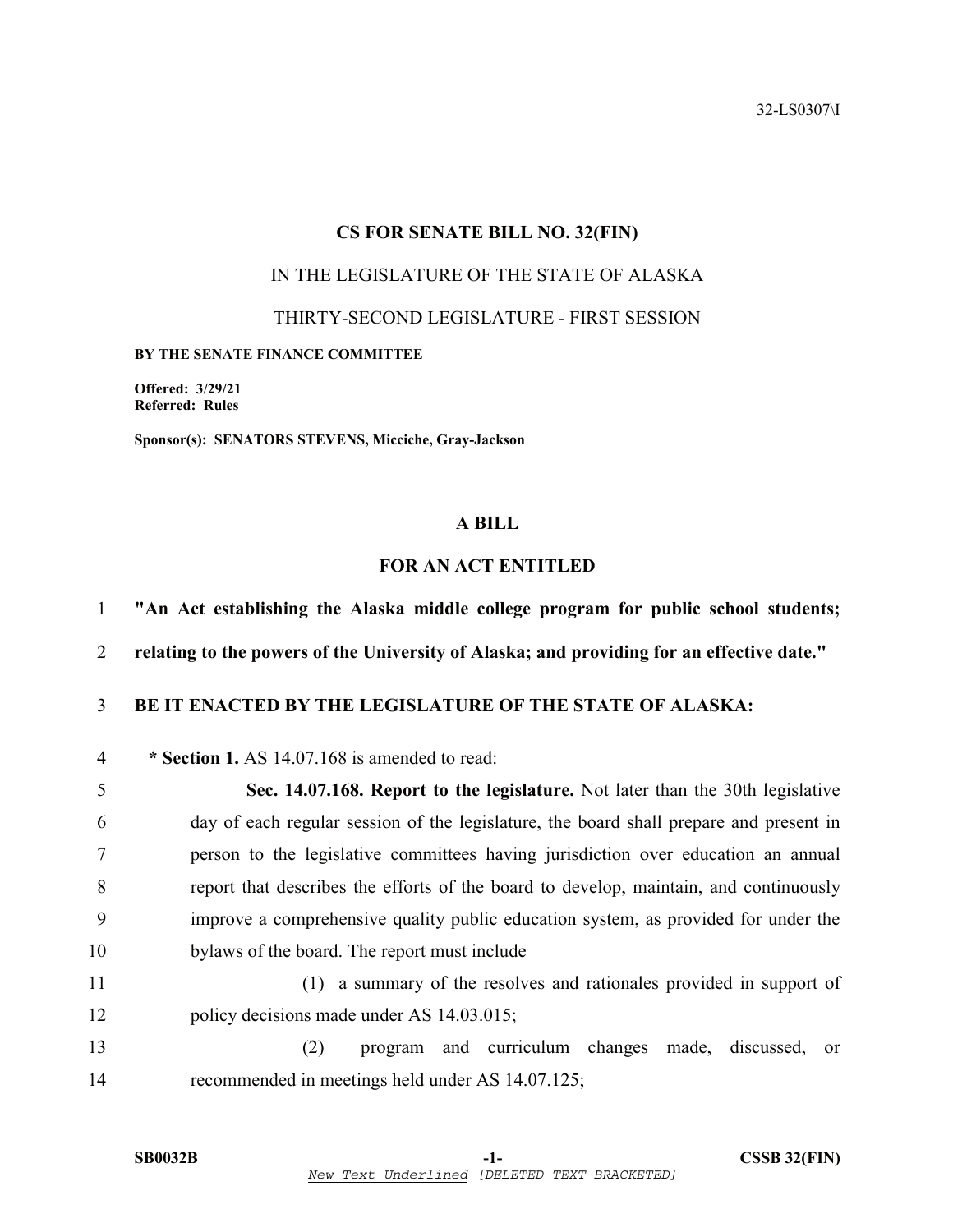| $\mathbf{1}$   | additional information relevant to efforts made to improve and<br>(3)                    |
|----------------|------------------------------------------------------------------------------------------|
| $\overline{2}$ | maintain the public education system;                                                    |
| 3              | (4) a summary of the Alaska middle college program established in                        |
| 4              | <b>AS 14.30.780; the summary must include the</b>                                        |
| 5              | (A) number of students participating in the program;                                     |
| 6              | (B) types of courses in which students have enrolled;                                    |
| 7              | (C) total number of credits that students have earned;                                   |
| 8              | <b>(D)</b><br>rate of subsequent enrollment in postsecondary                             |
| 9              | institutions by students who participated in the program; and                            |
| 10             | <b>(E)</b><br>postsecondary remediation rates of students who                            |
| 11             | participated in the program for courses taken through the program.                       |
| 12             | * Sec. 2. AS 14.30 is amended by adding a new section to read:                           |
| 13             | Article 15. Alaska Middle College Program.                                               |
| 14             | Sec. 14.30.780. Alaska middle college program established. (a) The Alaska                |
| 15             | middle college program is established for eligible students to enroll in courses offered |
| 16             | by the University of Alaska. A student shall earn both high school and college credit    |
| 17             | for each course the student has satisfactorily completed through the program. College    |
| 18             | credit earned through the program is fully transferable within and applicable toward     |
| 19             | pursuit of a degree or certificate at the University of Alaska system.                   |
| 20             | (b) The University of Alaska shall make the program available to each school             |
| 21             | district in the state. A school district may elect to participate by entering into an    |
| 22             | agreement with the University of Alaska. An agreement under this subsection must         |
| 23             | allow a student eligible under (c) of this section to participate in the program.        |
| 24             | (c) A student is eligible for the program if the student                                 |
| 25             | $(1)$ is enrolled in a public school in the state;                                       |
| 26             | has completed the eighth grade and has demonstrated, to the<br>(2)                       |
| 27             | satisfaction of the school district and the University of Alaska, the academic ability   |
| 28             | necessary to complete college level coursework;                                          |
| 29             | (3) has not been awarded a high school diploma; and                                      |
| 30             | to maintain eligibility for the program, complies with the<br>(4)                        |
| 31             | requirements of the program.                                                             |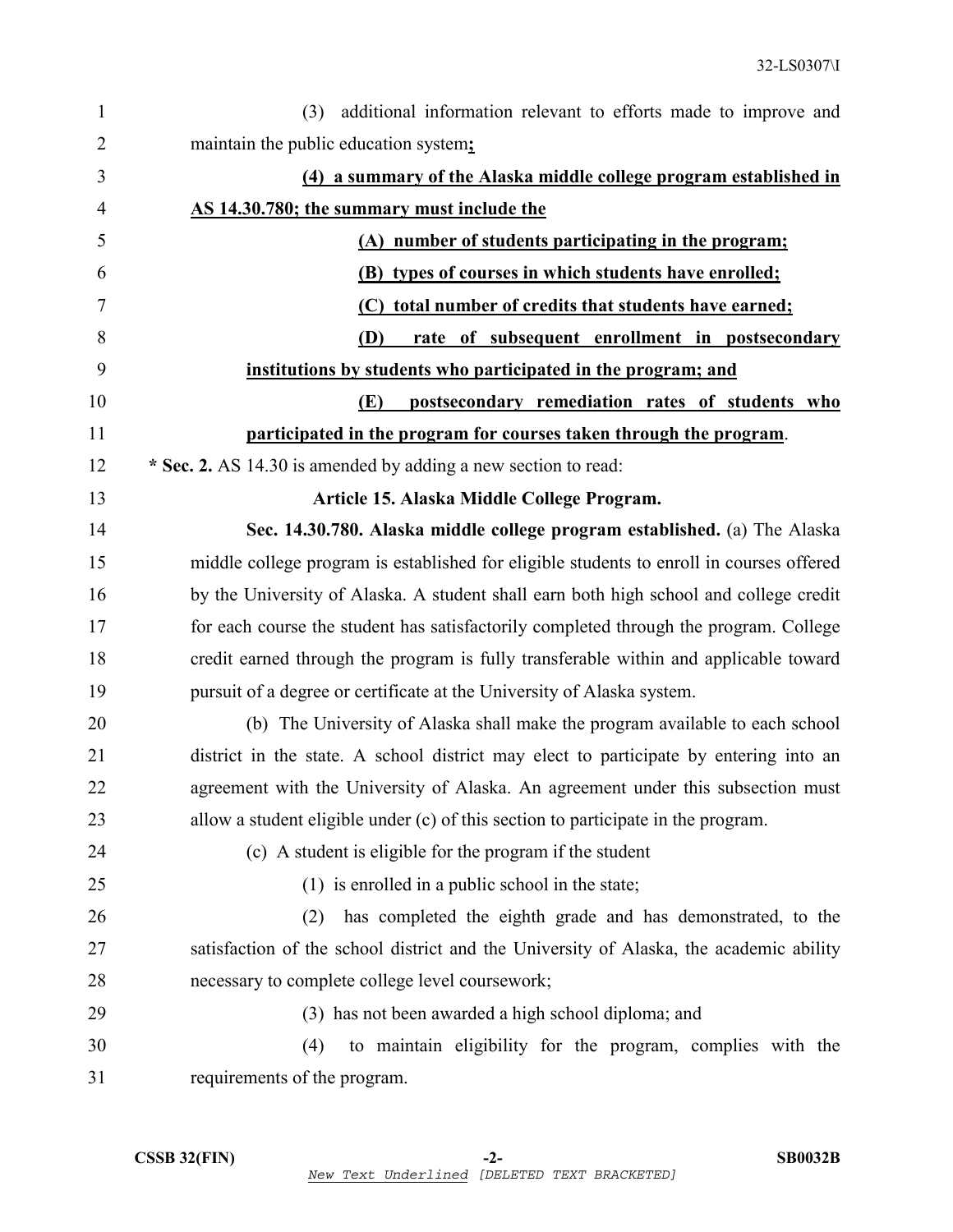|   | (d) Every school district that elects to participate in the program shall provide       |
|---|-----------------------------------------------------------------------------------------|
| 2 | information about the program to students and parents of students in grades eight       |
| 3 | through 12 who are enrolled in a public school in the state to ensure that students and |
| 4 | parents are aware of program opportunities. The information provided must include       |
|   | the                                                                                     |

6 (1) process that the University of Alaska uses in awarding credit for 7 completing a course through the program, including the minimum scores generally 8 required to receive college credit from a state postsecondary institution;

9 (2) availability of program courses offered online and throughout the 10 school district;

11 (3) benefits of earning college credit while enrolled in high school;

12 (4) availability of academic support services;

13 (5) academic and social responsibilities associated with participating in 14 the program; and

15 (6) consequences of failing or not completing a course taken through 16 the program, including whether a failed course will appear on a student's official 17 college transcript.

18 (e) An agreement entered into by a school district and the University of 19 Alaska under (b) of this section must outline the manner in which costs associated 20 with the program will be shared between the participating school district and the 21 University of Alaska. The agreement may provide for scholarship opportunities and 22 fee waivers to reduce the cost to the school district of participating in the program.

23 (f) If a program course is offered and conducted at a location other than a 24 University of Alaska facility,

25 (1) the content and curriculum of the course must be consistent with 26 national standards for awarding dual credit and the standards and learning outcomes of 27 the equivalent course offered at the University of Alaska;

28 (2) the instructor teaching the course must meet the University of 29 Alaska's standards for adjunct faculty members;

30 (3) the instructor shall use the same textbooks and instructional 31 materials used for the equivalent course offered at the University of Alaska; and